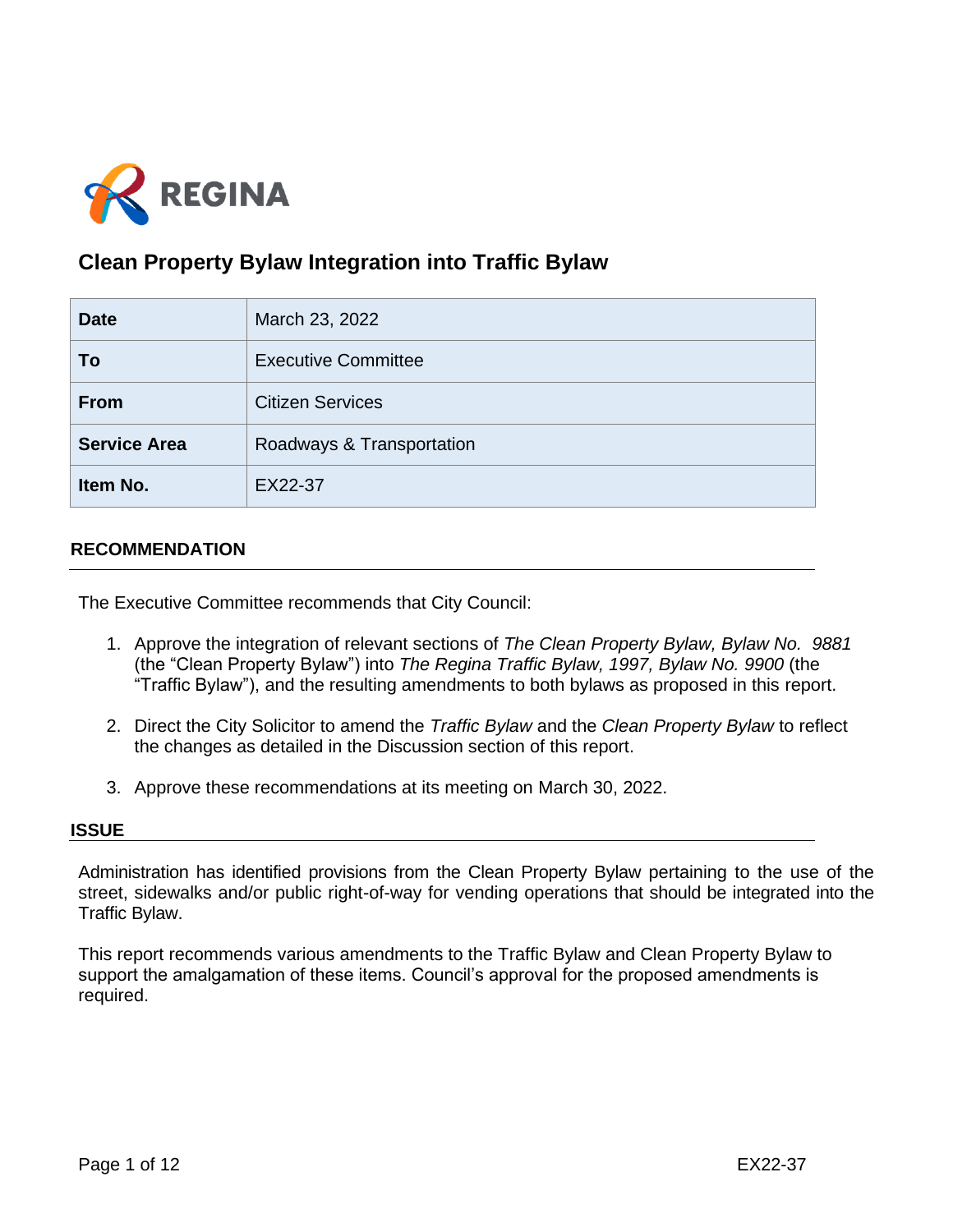#### **IMPACTS**

The proposed amendments will streamline the permitting procedures for street vending by eliminating unnecessary duplication of provisions in the bylaws and provide a better understanding of the permitting requirements in the Traffic Bylaw by better articulating those requirements.

#### **Environmental Implications**

City Council set a community goal for the City of Regina of achieving net zero emissions and sourcing of net zero renewable energy by 2050. In support of this goal, City Council asked Administration to provide energy and greenhouse gas implications of recommendations so that Council can evaluate the climate impacts of its decisions. The recommendations in this report are administrative in nature and are not expected to have direct impacts on energy consumption and greenhouse gas emissions.

There are no financial, policy/strategic, accessibility or other implications or considerations.

### **OTHER OPTIONS**

An alternative to the amalgamation of a portion of the Clean Property Bylaw and the Traffic Bylaw would be not to proceed and maintain the status quo. This is not being recommended*.*

#### **COMMUNICATIONS**

Upon Council's approval of the recommendations, bylaw amendments will be posted on Regina.ca. Administration will also update materials relating to the Traffic Bylaw and Clean Property Bylaw and communicate changes directly to impacted stakeholders and residents as required.

#### **DISCUSSION**

Administration reviewed the content of the existing Clean Property Bylaw and identified sections relating to the temporary use of public highways, sidewalks, boulevards, the Pat Fiacco Plaza, Frederick W. Hill Mall, or other public right-of-way that can be integrated into the Traffic Bylaw.

The affected sections outline the permitting responsibilities related to newspaper vending, sidewalk vending, sidewalk sales, mobile vending and outdoor restaurants. The associated fees for the permits for these activities are currently already prescribed in Schedule J of the Traffic Bylaw and they are administered in conjunction with other temporary street use permits.

The amalgamation of these sections of the Clean Property Bylaw into the Traffic Bylaw will involve various amendments to both bylaws. The proposed amendments are described below, including references to related appendixes containing further details on the amendments.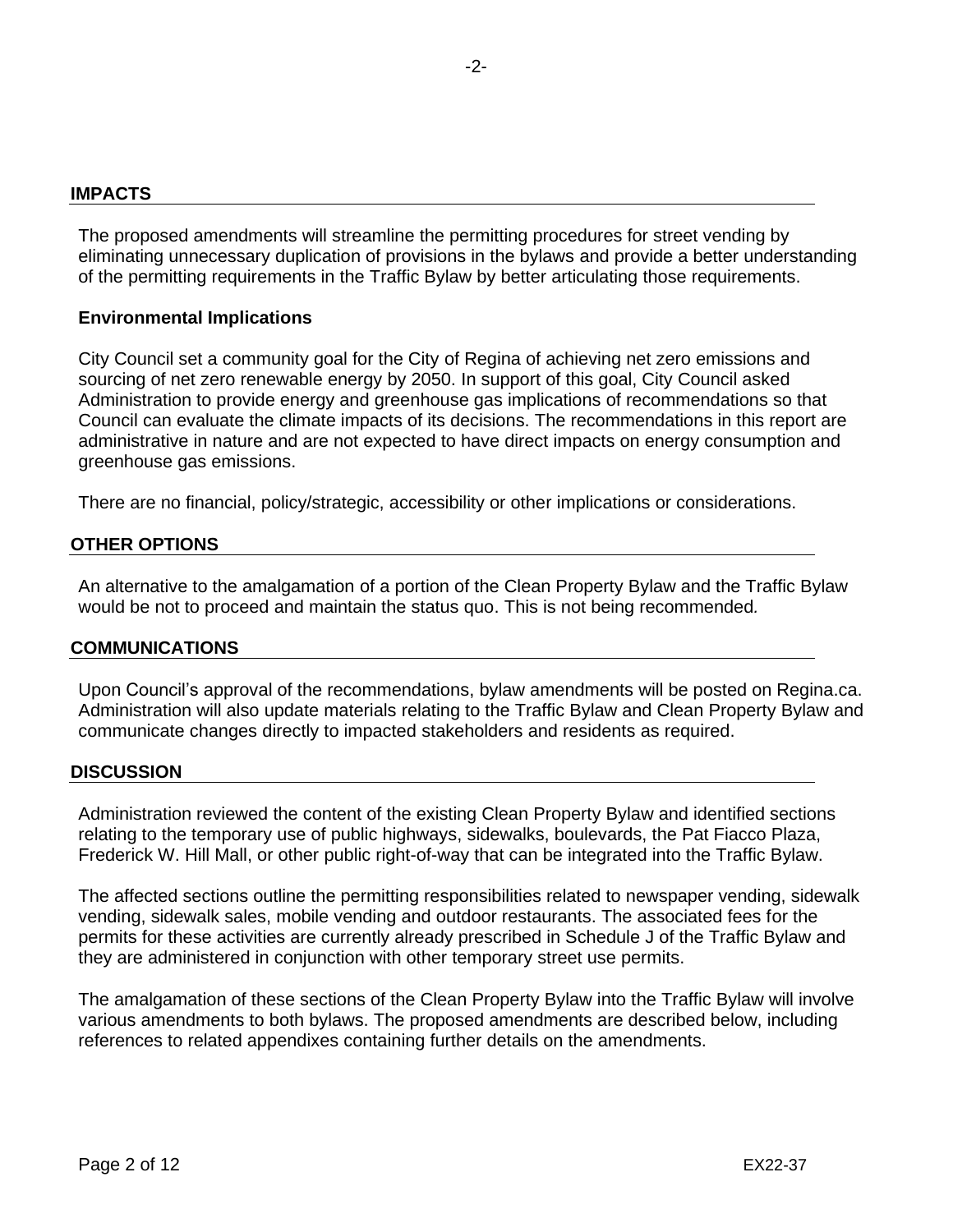# **AMENDMENT 1 – Reorganization of Definitions in Clean Property Bylaw and Traffic Bylaw**

Administration recommends that the definitions for "Mobile Food Vending Unit" and "Sidewalk Vendor" be repealed from the Clean Property Bylaw, Part 1. A subsequent revised definition for "Mobile Food Vending Unit" will be inserted into the Traffic Bylaw, Part 1.

### **A. Proposed Changes include to the Clean Property Bylaw and Traffic Bylaw:**

| Repeal from the Clean Property Bylaw, Part<br>1:                                                                                                                                                                                                     | Add to the Traffic Bylaw, Part 1:                                                                                                                                                                   |
|------------------------------------------------------------------------------------------------------------------------------------------------------------------------------------------------------------------------------------------------------|-----------------------------------------------------------------------------------------------------------------------------------------------------------------------------------------------------|
| "Mobile Food Vending Unit" means a self-<br>contained, self-propelled (motorized or<br>muscle powered) vehicle containing<br>equipment for the preparation and serving of<br>food intended for immediate consumption<br>without further preparation. | "mobile vending unit" means a self-<br>contained, self-propelled (motorized)<br>vehicle (truck or trailer) from which<br>prepared food, beverages, or other<br>approved merchandise goods are sold. |
| "Sidewalk Vendor" means any person or<br>firm that sells goods to the public from public<br>property.                                                                                                                                                |                                                                                                                                                                                                     |

### **AMENDMENT 2 – Definition of Downtown in Clean Property Bylaw and Traffic Bylaw**

Administration recommends that the definition of "Downtown" in the Traffic Bylaw, and "Regina Downtown" in the Clean Property Bylaw be revised to ensure consistency with the definition provided in *The Regina Downtown Business Improvement District Bylaw*, Bylaw No. 2003-80 (the "RDBID Bylaw").

### **A. Proposed Changes to the Traffic Bylaw:**

| Repeal Definition in the Traffic Bylaw,<br>Part I:                                                                                                                                                                                                                    | Insert Definition in the Traffic Bylaw, Part I:                                                                                                                                                   |
|-----------------------------------------------------------------------------------------------------------------------------------------------------------------------------------------------------------------------------------------------------------------------|---------------------------------------------------------------------------------------------------------------------------------------------------------------------------------------------------|
| " <b>downtown</b> " means the area of the city<br>bounded by Victoria Avenue to the south,<br>Albert Street to the west, Saskatchewan<br>Drive to the north and Broad Street to the<br>east, including the sidewalks and<br>boulevard on both sides of those streets. | "downtown" means the area designated as<br>"Regina Downtown" in The Regina<br><b>Downtown Business Improvement District</b><br>Bylaw, Bylaw No. 2003-80, as shown and<br>described in that Bylaw. |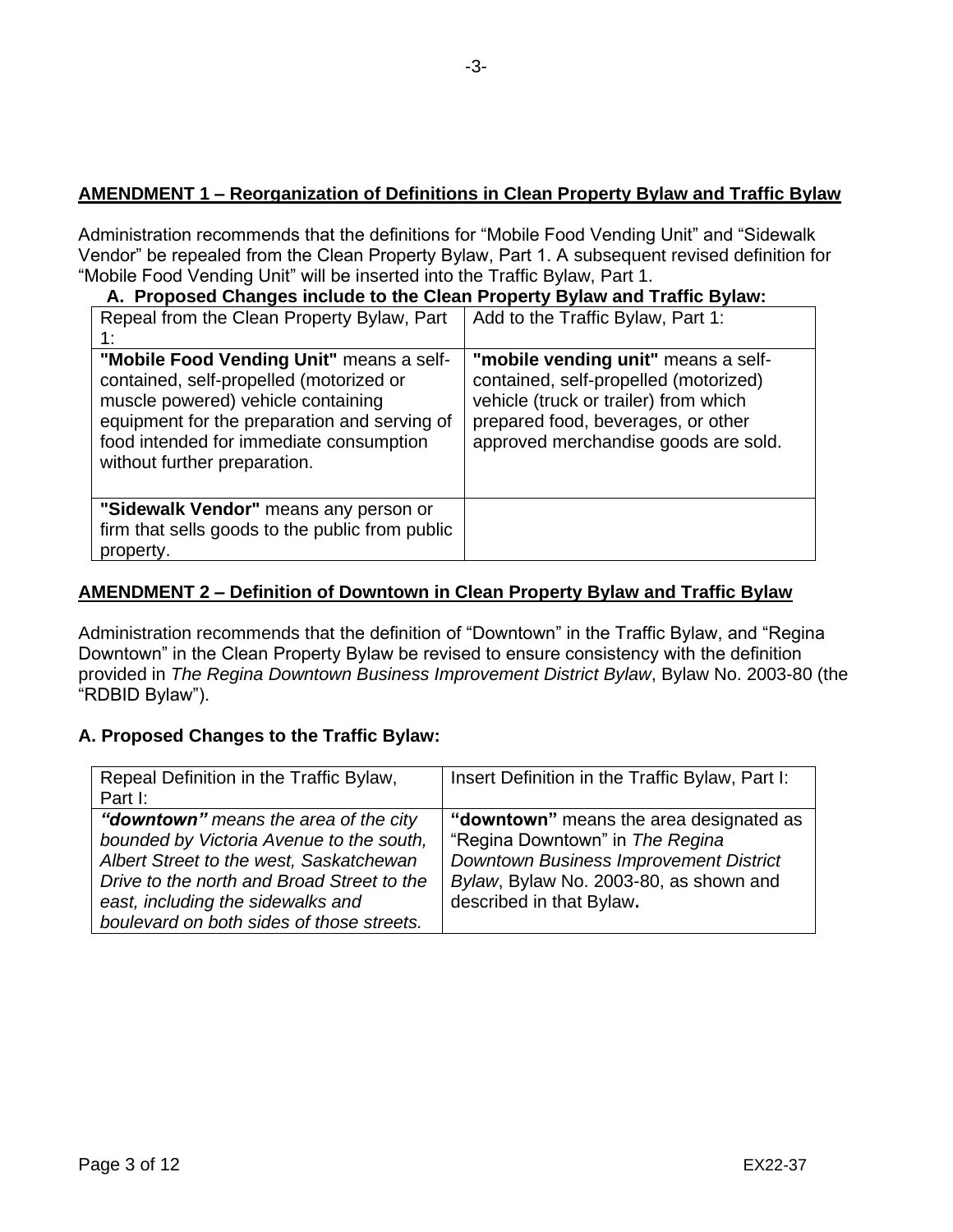# **B. Proposed Changes to the Clean Property Bylaw:**

| Repeal Definition in the Clean Property                                                                                                                                                                                                                                                                                            | Insert Definition in the Clean Property Bylaw,                                                                                                                                                    |
|------------------------------------------------------------------------------------------------------------------------------------------------------------------------------------------------------------------------------------------------------------------------------------------------------------------------------------|---------------------------------------------------------------------------------------------------------------------------------------------------------------------------------------------------|
| Bylaw, Part 1:                                                                                                                                                                                                                                                                                                                     | Part 1:                                                                                                                                                                                           |
| "Regina Downtown" means the area<br>designated by Regina Bylaw No. 9014 and<br>continued by Bylaw No. 2003-80, The<br>Regina Downtown Business Improvement<br>District Bylaw, as a Business Improvement<br>District, the boundaries of which area are<br>shown on the plan appended to this Bylaw<br>as Schedule "A" to the Bylaw. | "Regina Downtown" means the area<br>designated as "Regina Downtown" in The<br>Regina Downtown Business Improvement<br>District Bylaw, Bylaw No. 2003-80, as shown<br>and described in that Bylaw. |

# **AMENDMENT 3 – Addition of New Definitions to Traffic Bylaw**

Administration recommends that applicable definitions contained in the Clean Property bylaw schedules be added to the Traffic Bylaw, and a new definition for "sidewalk sale" also be added to the Traffic Bylaw. Amendment 7 in this report further discusses the impacted Clean Property Bylaw schedules.

# **A. Proposed new definitions to the Traffic Bylaw, Part I include:**

**"City Square"** means the area of the City which includes the Pat Fiacco Plaza, Victoria Park, the Frederick W. Hill Mall, and the 1900 blocks of Scarth Street and Lorne Streets as shown on the City Square Map in Schedule "R".

**"newspaper vending"** means the distribution of newspaper, magazines and other literature approved by the Director.

**"outdoor restaurant"** means an outdoor eating establishment which extends from the premises of a restaurant onto the adjacent right-of-way.

**"Pat Fiacco Plaza"** means the hard-surface portion of the City Square on the north side of Victoria Park between Lorne Street and the lane between Scarth Street and Hamilton Street.

**"prepared food"** means food or drink sold by vendors intended for immediate consumption without further preparation or cooking.

**"seasonal boardwalk"** means a temporary platform constructed in a parking lane located directly adjacent to an established restaurant and does not extend laterally beyond the restaurant's frontage, for the purpose of creating a pedestrian corridor or to house any portion of an outdoor restaurant.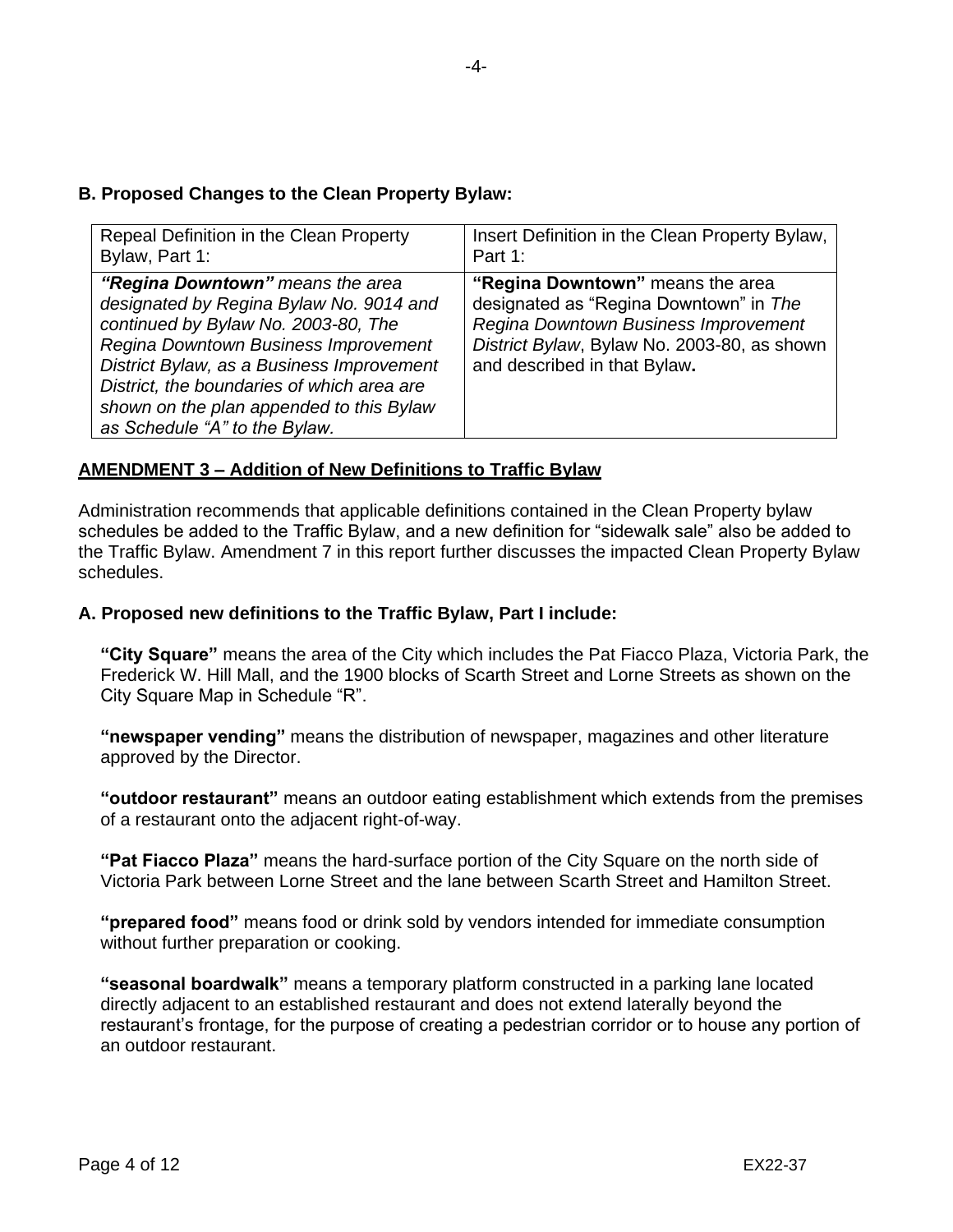**"sidewalk vending unit"** means a static or muscle powered cart, or vending unit used for the display or selling of food or goods.

**"vending site"** means a location on a public highway, sidewalk, boulevard, pedestrian mall, Pat Fiacco Plaza, Frederick W. Hill Mall, or public right-of-way as permitted on a temporary or annual basis and determined by the Director to be appropriate for vending.

"**Warehouse Business Improvement District**" means that area designated as "Regina's Old Warehouse Improvement District" in the *Regina's Old Warehouse Business Improvement District Bylaw No. 2003-15.*

**"sidewalk sale"** means the temporary display or sale of merchandise conducted by businesses which utilize a portion of the city right-of-way adjacent to their place of business for the purpose of displaying and selling retail goods.

### **AMENDMENT 4 - Revisions to Section 65 and Section 92 of The Traffic Bylaw**

The Administration recommends that sections 65.(1), 65.(2), 65.(3), 65.(5), 65.(6) and Section 92 of the Traffic Bylaw be revised to incorporate the various types and locations of vending activities that may be eligible for temporary street use permits.

Section 65(6) will be amended to indicate that temporary street use permit holders shall abide by the requirements outlined in the schedules to the Traffic Bylaw and the conditions imposed by the Director on the temporary street use permit.

Administration also recommends that 65.(8) be added to the Traffic Bylaw, Part VI to allow the City to maintain cost recovery for its administrative expenses incurred due to the issuance of permits, in the event they are revoked or suspended by the Director as described in section 65.(6) and 65.(7).

| Repeal From Traffic Bylaw, Part VI:                                                                                                                | Replace in Traffic Bylaw, Part VI:                                                                                                                                                                                                                                                                                                                                                                                                                                                                               |
|----------------------------------------------------------------------------------------------------------------------------------------------------|------------------------------------------------------------------------------------------------------------------------------------------------------------------------------------------------------------------------------------------------------------------------------------------------------------------------------------------------------------------------------------------------------------------------------------------------------------------------------------------------------------------|
| 65.(1) No person shall occupy any public<br>highway, pedestrian mall, sidewalk or<br>boulevard or cause any encroachment or<br>obstruction thereon | 65.(1) Subject to this Bylaw, and any other<br>bylaw of the City authorizing the placing of<br>objects on public property or any other<br>permission granted by the City, no person shall<br>occupy or place objects on any public highway,<br>pedestrian mall, sidewalk, boulevard,<br>pedestrian mall, Pat Fiacco Plaza, Frederick W.<br>Hill Mall, public right-of-way, or cause any<br>encroachment or obstruction thereon except for<br>a person who has obtained a valid permit<br>pursuant to this Bylaw. |

### **A. Proposed changes to Section 65 of Traffic Bylaw:**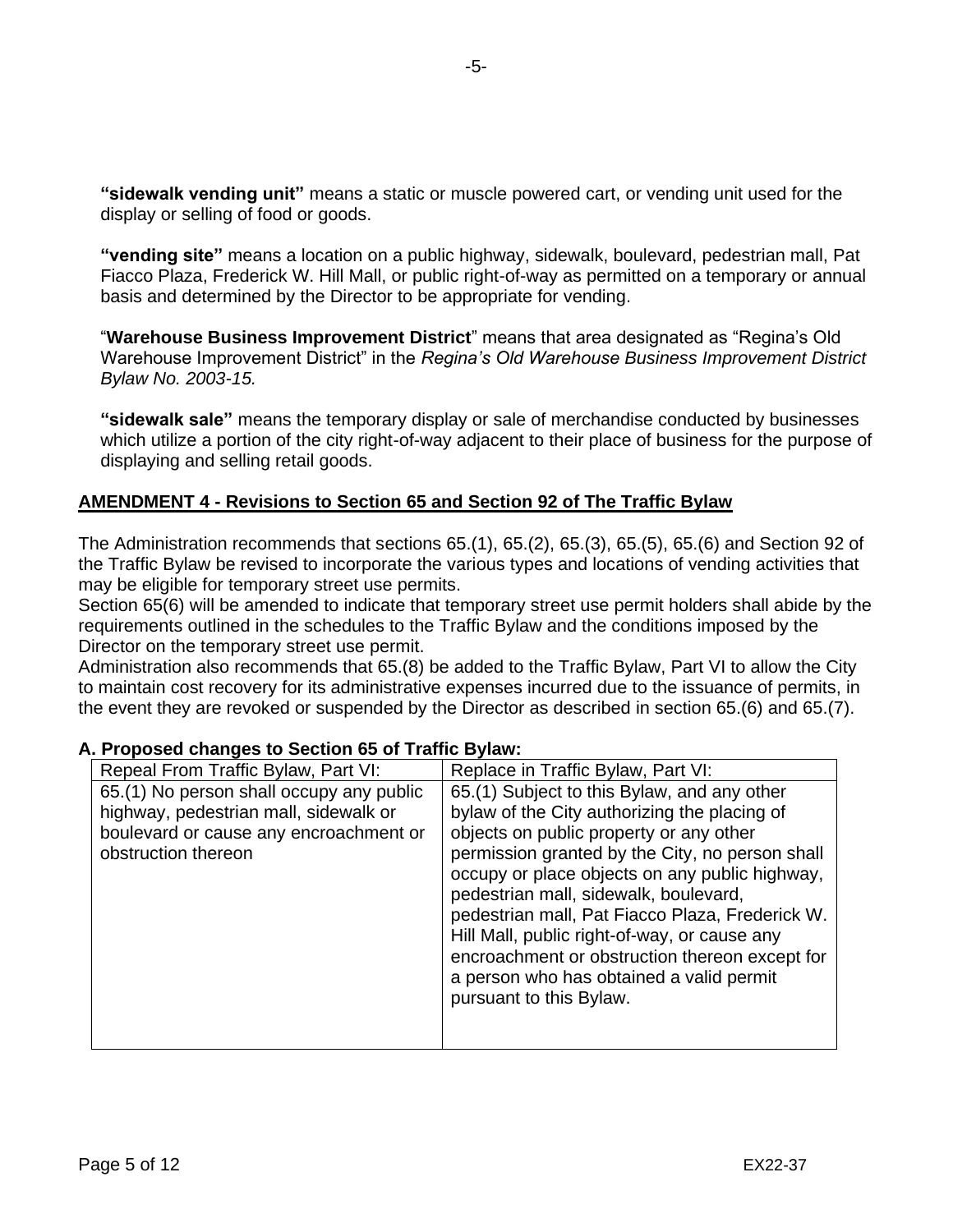| 65.(2) Notwithstanding subsection (1),<br>the Director may issue a temporary street<br>use permit for temporary use of a public<br>highway, sidewalk, boulevard or<br>pedestrian mall.                                                                                                           | 65.(2) Notwithstanding subsection (1), the<br>Director may issue a temporary street use<br>permit for temporary use of a public highway,<br>sidewalk, boulevard, pedestrian mall, Pat<br>Fiacco Plaza, Frederick W. Hill Mall, or public<br>right-of-way.                                                                                                                                                                                                                                                                                                                                                                                                                                                                                                                                               |
|--------------------------------------------------------------------------------------------------------------------------------------------------------------------------------------------------------------------------------------------------------------------------------------------------|---------------------------------------------------------------------------------------------------------------------------------------------------------------------------------------------------------------------------------------------------------------------------------------------------------------------------------------------------------------------------------------------------------------------------------------------------------------------------------------------------------------------------------------------------------------------------------------------------------------------------------------------------------------------------------------------------------------------------------------------------------------------------------------------------------|
| 65. (3) Temporary Street Use Permits<br>shall be restricted to situations involving<br>major deliveries, the construction, repair,<br>demolition or relocating a building or other<br>object, fundraising by charitable<br>organizations, and to special uses the<br>Director deems appropriate. | 65.(3) Temporary Street Use Permits shall be<br>restricted to situations involving newspaper<br>vending, sidewalk vending unit, sidewalk sales,<br>outdoor restaurants, mobile vending unit, major<br>deliveries, the construction, repair, demolition<br>or relocating of a building or other object,<br>fundraising by charitable organizations, and for<br>special uses the Director deems appropriate.                                                                                                                                                                                                                                                                                                                                                                                              |
| 65. (5) The Director may impose<br>conditions on the issuance of a<br>Temporary Street Use Permit. Failure to<br>meet any condition outlined in the Street<br>Use Permit is subject to a fine specified in<br>the attached Schedule "L".                                                         | 65. (5) The Director may impose conditions on<br>the issuance of a Temporary Street Use<br>Permit. Failure to meet any condition outlined<br>in the Street Use Permit is subject to a fine<br>specified in the attached Schedule "L".<br>(5.1) In addition to any conditions the Director<br>may impose, pursuant to subsection 65(5) of<br>this Bylaw, all persons obtaining a temporary<br>street use permit for an outdoor restaurant or<br>for a mobile vending unit shall comply with<br>requirements set out in the applicable<br>schedules to this Bylaw as follows:<br>(a) SCHEDULE "P" - Outdoor<br>Restaurant; and<br>(b) SCHEDULE "Q" - Mobile Vending<br>Failure to meet any condition outlined in the<br>Street Use Permit is subject to a fine specified<br>in the attached Schedule "K". |
| 65.(6) No person having obtained a<br>Temporary Street Use Permit shall fail to<br>abide by the conditions imposed by the<br>Director pursuant to subsection (4).                                                                                                                                | 65.(6) No person having obtained a temporary<br>street use permit shall fail to abide by the<br>conditions imposed by the Director pursuant to<br>subsections (4) or (5) or as otherwise required<br>by this Bylaw, any schedule to this Bylaw, or<br>any other applicable law.                                                                                                                                                                                                                                                                                                                                                                                                                                                                                                                         |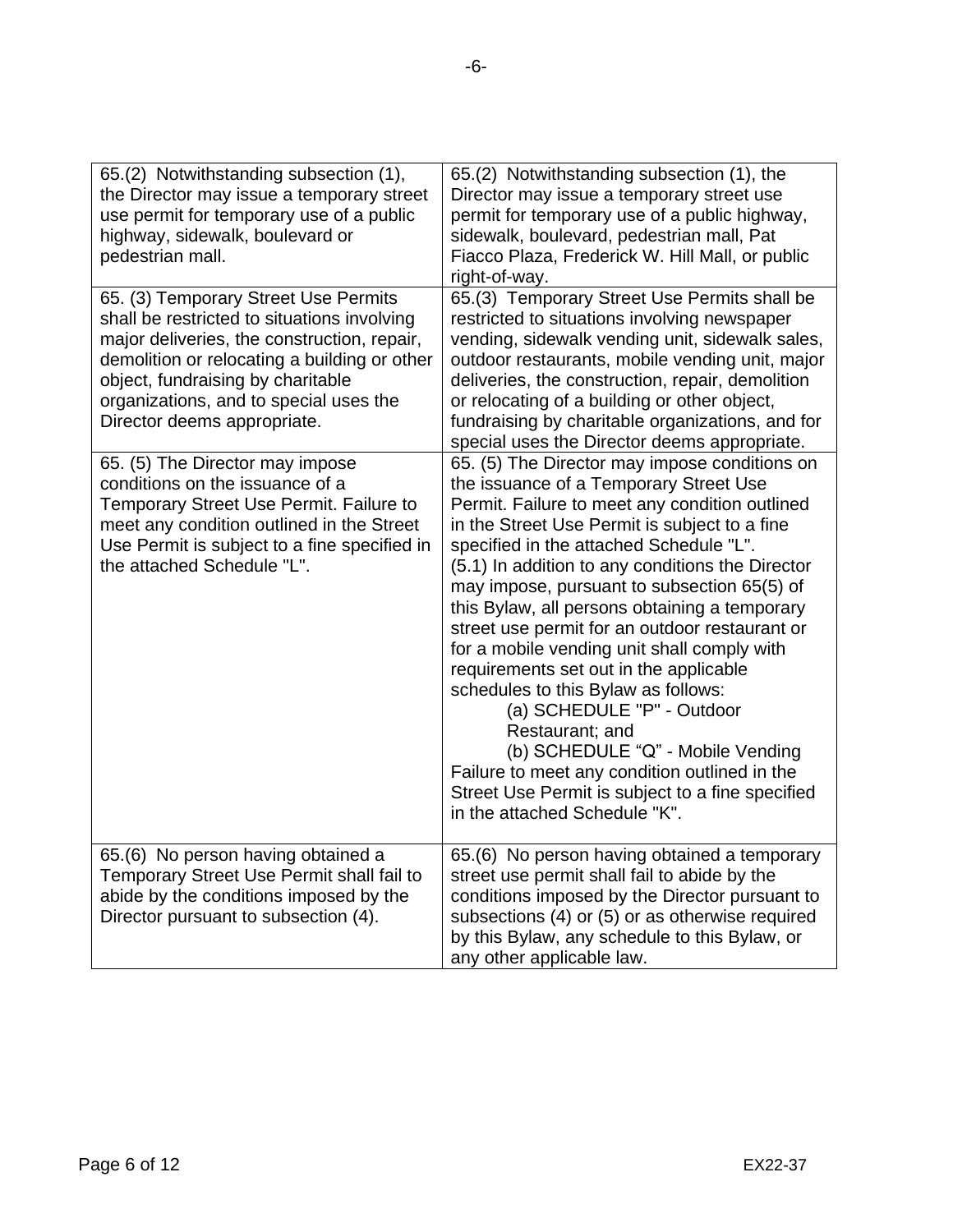### **B. Proposed Addition to Traffic Bylaw under Part VI Restricted Use of Highways, Section 65.(8):**

65.(8) Notwithstanding subsections (6) and (7), no refund shall be granted to any applicant for a temporary street use permit whose temporary street use permit has been revoked or suspended by the Director.

# **C. Proposed changes to Section 92 of the Traffic Bylaw, Part IX:**

| Repeal Existing Section 92 of Traffic Bylaw: | Replace in Section 92 of Traffic Bylaw:       |
|----------------------------------------------|-----------------------------------------------|
| 92. Where an obstruction, encumbrance or     | 92. (1) Subject to this Bylaw, and any other  |
| encroachment is created or left on any       | bylaw of the City authorizing the placing of  |
| public highway, boulevard or sidewalk, any   | objects on public property, or any other      |
| police officer or other person authorized by | permission granted by the City, no person     |
| the Chief of Police or the Director may      | shall place, leave or operate any temporary   |
| remove or cause the removal of that          | structure, furniture, newspaper vending unit, |
| obstruction, encumbrance or encroachment     | mobile vending unit or sidewalk vending unit, |
| at the cost of the person who caused the     | create an obstruction, encumbrance or         |
| obstruction, encumbrance or encroachment     | encroachment on any part of a public          |
| and may destroy or otherwise dispose of the  | highway, sidewalk, boulevard, pedestrian      |
| obstruction, encumbrance or encroachment.    | mall, Pat Fiacco Plaza, Frederick W. Hill     |
|                                              | Mall, or public right-of-way except for a     |
|                                              | person who has obtained a valid permit        |
|                                              | pursuant to this Bylaw.                       |
|                                              | (2) Any police officer or other agent         |
|                                              | authorized by the Chief of Police, the        |
|                                              | Director, Parks, Recreation and Cultural      |
|                                              | Services, or the Director may remove or       |
|                                              | cause the removal of any obstruction,         |
|                                              | encumbrance, encroachment, or                 |
|                                              | unauthorized object placed, left, or          |
|                                              | maintained on any part of a public highway,   |
|                                              | sidewalk, boulevard, pedestrian mall, Pat     |
|                                              | Fiacco Plaza, Frederick W. Hill Mall, or      |
|                                              | public right-of-way at the cost of the person |
|                                              | who caused or allowed the object to be        |
|                                              | placed, left, or maintained, and may destroy  |
|                                              | or otherwise dispose of the obstruction,      |
|                                              | encumbrance, encroachment, or                 |
|                                              | unauthorized object.                          |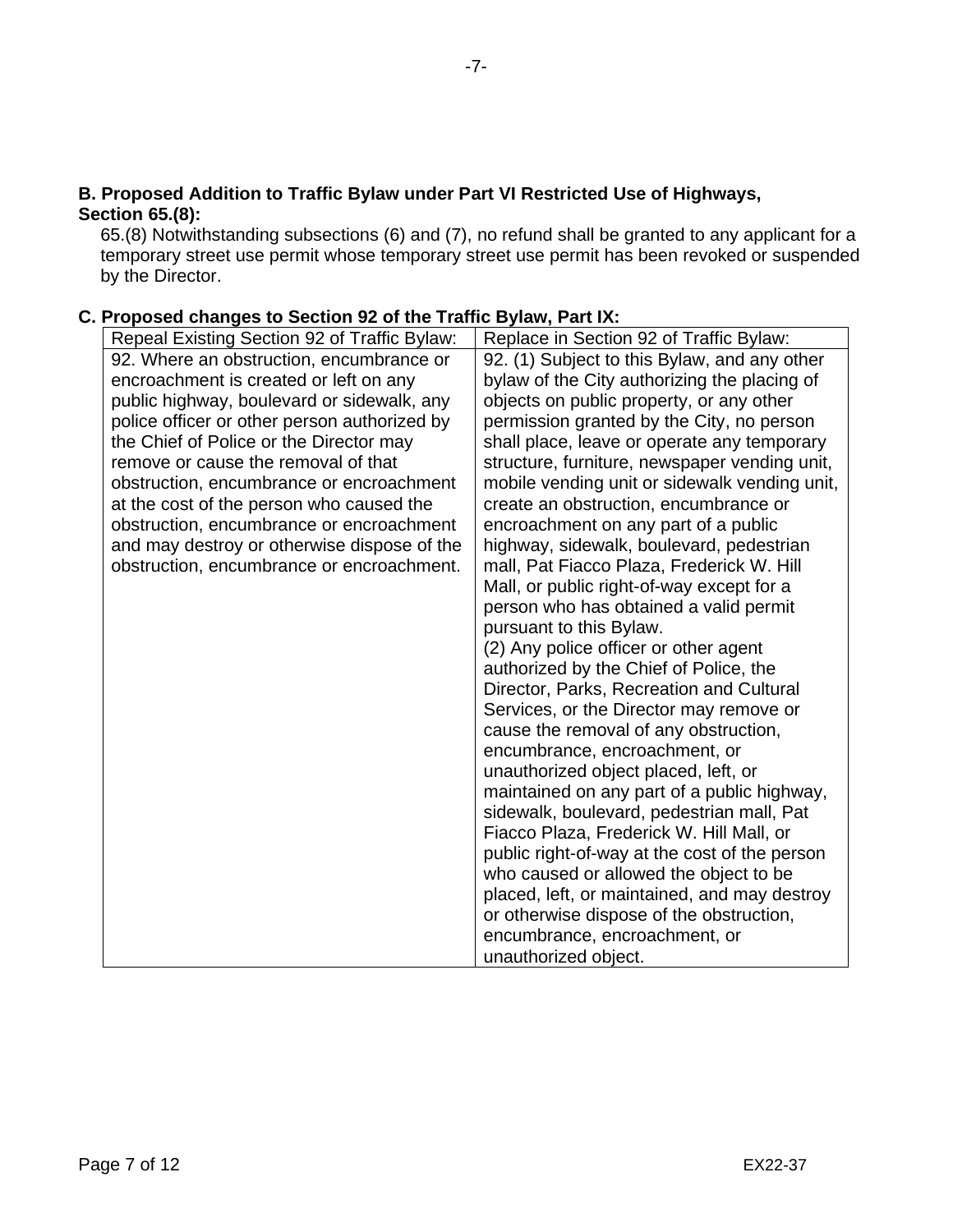### **AMENDMENT 5 – Revisions to Section 9 of the Clean Property Bylaw**

It is recommended that the Sections  $9.(1), 9.(2), 9(2)(a), 9(2)(b), 9.(2)(C),$  and  $9.(4)$  from the Clean Property Bylaw, Part 4 be repealed. These sections are no longer needed in the Clean Property Bylaw due to this content being inserted into the Traffic Bylaw, as discussed in Amendment 4.

Administration also recommends that subsection 9(3) be repealed from the Clean Property Bylaw, Part 4 due to a revised version being inserted into the Traffic Bylaw under Section 65. (5.1). This clause provides a list of schedules, which contain various requirements associated with different types of vending operations that require a temporary street use permit. Further details on the schedules that are being repealed associated with clause 9.(3) can be found under Amendment 7 of this report.

With the repeal of the existing Section 9 of the Clean Property Bylaw, it is recommended that a new clause be inserted to allow the City to continue using that bylaw to deal with items placed on public property that is not a public highway.

| Repeal from The Clean Property Bylaw, Part 4       | Replace with:                          |
|----------------------------------------------------|----------------------------------------|
| 9. (1) Subject to the Traffic Bylaw, no person     | 9. Subject to any contract, permit or  |
| shall place, leave or operate any temporary        | bylaw of the City authorizing the      |
| structure, furniture or Mobile Food Vending Unit   | placing of objects on public property, |
| used for the purpose of serving food or seating    | no person shall place or leave any     |
| customers on public property or any part of a      | structure on public property except    |
| public highway except for a Sidewalk Vendor or     | for a person who has entered into a    |
| owner of a Mobile Food Vending Unit who has        | lease or license agreement with the    |
| obtained a valid permit pursuant to this Bylaw.    | City regarding the use of the public   |
| 9.(2) The Director may issue a permit in a form    | property.                              |
| as set out in Schedule "C" of this Bylaw to place, |                                        |
| leave or operate a newspaper stand, sidewalk       |                                        |
| vending unit, outdoor restaurant furniture, Mobile |                                        |
| Vending Unit or similar object or to conduct a     |                                        |
| sidewalk sale or similar activity on public        |                                        |
| property or any part of a public highway upon:     |                                        |
| (a) receipt of a fee from the applicant for        |                                        |
| each object in an amount established by            |                                        |
| resolution of Council.                             |                                        |
| (b) receipt of an agreement from the               |                                        |
| applicant to indemnify the City for any            |                                        |
| damage or injury resulting from or caused          |                                        |
| by the object or activity.                         |                                        |
| (c) satisfying himself that the object will        |                                        |

### **A. Proposed Change to Clean Property Bylaw, Part 4: Sidewalk and Mobile Food Vendors:**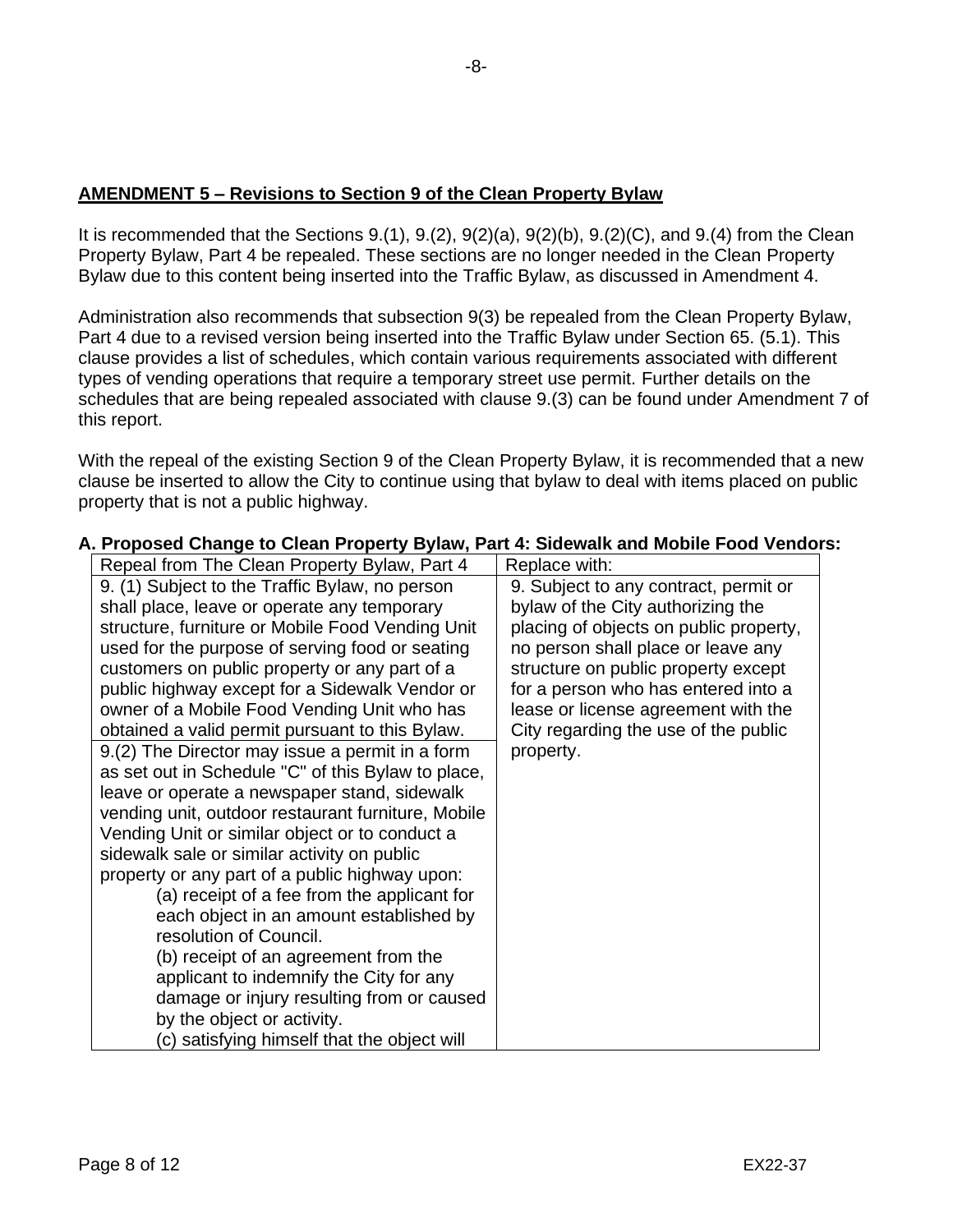| not unduly interfere with the intended use,<br>including the passage of pedestrian<br>traffic, of the public property or public<br>highway and that the object will not<br>distract or impair the clear vision of or<br>otherwise interfere with drivers or<br>pedestrians.                                     |
|-----------------------------------------------------------------------------------------------------------------------------------------------------------------------------------------------------------------------------------------------------------------------------------------------------------------|
| 9.(3) Any person who wishes to operate as a<br>Sidewalk Vendor or Mobile Food Vendor or to<br>whom a permit is issued pursuant to this Part<br>shall comply with the applicable regulations<br>which are attached to and form part of this Bylaw<br>as follows:                                                 |
| (a) SCHEDULE "D" - Newspaper<br>Vending;<br>(b) SCHEDULE "E" - Sidewalk Vending;<br>(c) SCHEDULE "F" - Sidewalk Sale;<br>(d) SCHEDULE "G" - Outdoor<br>Restaurant; and<br>(e) SCHEDULE "K" - Mobile Food<br>Vending                                                                                             |
| 9. (4) Any Bylaw Enforcement Officer or any<br>member of the Regina Police Service may<br>remove any unauthorized object placed, left or<br>maintained on Public Property or any part of a<br>Public Highway at the cost of the person who<br>caused or allowed the object to be placed, left or<br>maintained. |

# **AMENDMENT 6 - Revisions to Section 10 of The Clean Property Bylaw**

It is recommended that Section 10.(2) be repealed from the Clean Property Bylaw. This is no longer needed as there is no appeal process in the Traffic Bylaw for revoking a permit under section 65.

### **A. The following will be repealed from Clean Property Bylaw, Part 4:**

10.(2) Where the Director gives notice of his intention to cancel any agreement or permit issued pursuant to this Part., the owner or operator of the temporary structure, furniture or Mobile Food Vending Unit may appeal in writing within fourteen days of the notice of cancellation, to the Secretary of the Committee and the Committee may, affirm, modify or reverse the decision of the Director.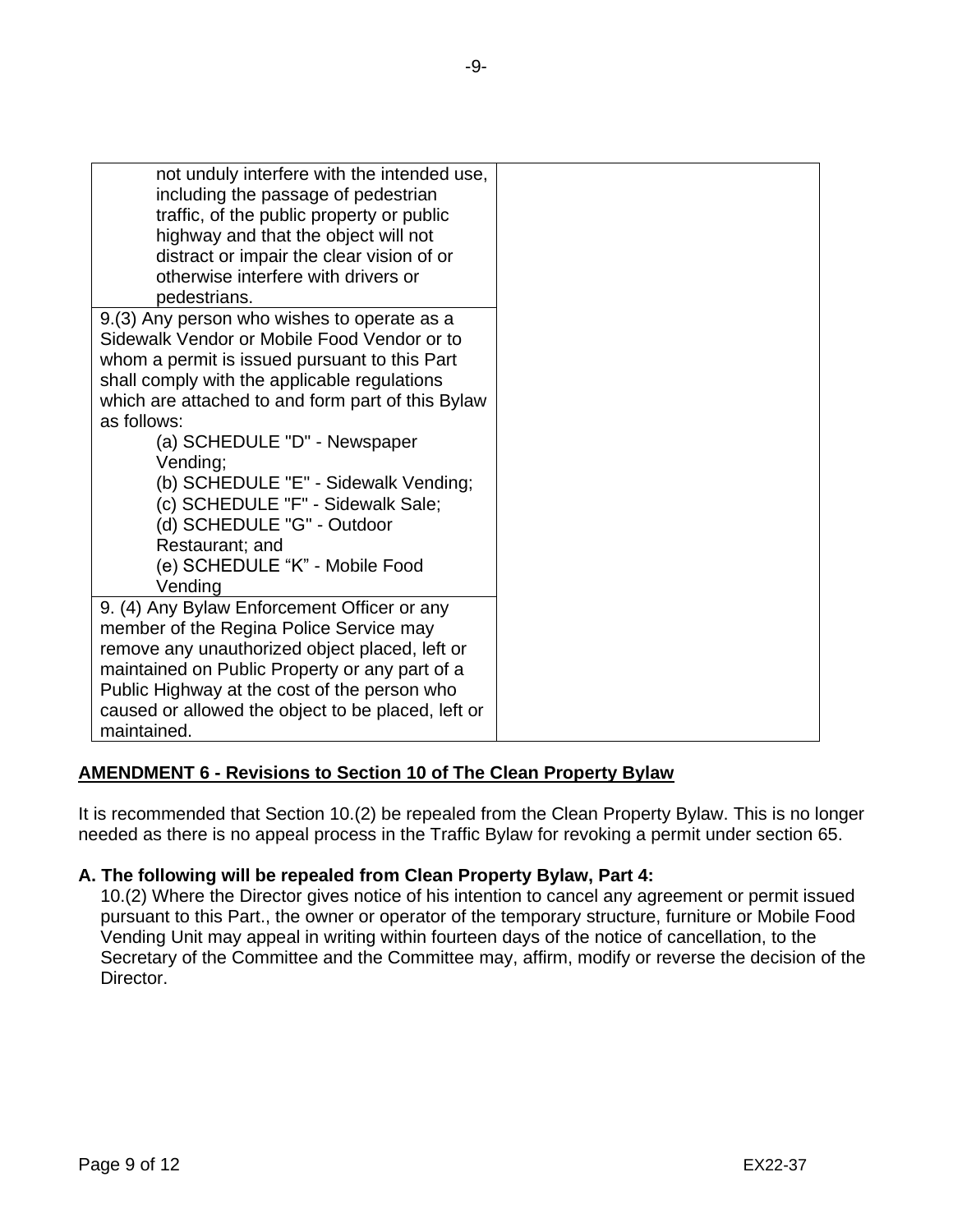# **AMENDMENT 7 - Reorganizing Schedules within Clean Property and Traffic Bylaws**

This amendment is to simplify the content of the schedules relevant to this report. Administration reviewed the procedural information within the various existing schedules related to permit applications in the Clean Property Bylaw. Upon this review, it has been determined that much of the information is not needed in a Bylaw and can be moved into a Procedures Manual in efforts to make the bylaws clear and less confusing for readers.

Proposed changes include:

**A. Repeal Schedules "G" and Schedule "K" from The Clean Property Bylaw and insert them into The Traffic Bylaw**

An updated version of Schedule "G" and "K" from The Clean Property will be inserted into the Traffic Bylaw as Schedule "P" and Schedule "Q" respectively. These are available in Appendices A and B to this report.

### **B. Add Schedule "R" to Traffic Bylaw**

It is proposed that Schedule "R" be inserted to the Traffic Bylaw to display the boundaries of City Square. This schedule is provided in Appendix C of this report.

### **C. Repeal The Clean Property Bylaw, Schedule "A"**

The existing Schedule "A" from the Clean Property Bylaw, which is referenced in the definition of "Regina Downtown" is no longer required since its content, such as a map of downtown boundaries, is outdated. The proposed definition for "Regina Downtown" will reference the official map provided in the RBID Bylaw, which reflects the most up to date downtown boundaries. This amendment eliminates unnecessary duplication of maps in different bylaws. Also, this amendment eliminates the risk of having conflicting information in the bylaws, in the event that updates are made in one of the bylaws and the other remain unchanged.

### **D. Repeal The Clean Property Bylaw, Schedule "C"**

The existing Schedule "C" is not needed in the Traffic Bylaw because it contains the application form for temporary street use permits. Due to the evolving needs of the application form, excluding Schedule "C" from the Traffic Bylaw will allow the form to be updated without having to alter the Traffic Bylaw for every change.

### **E. Repeal schedules referenced in section 9.(3) of the Clean Property Bylaw**

In accordance with the discussion of this report, the Administration recommends that the following schedules be repealed from the Clean Property Bylaw:

- The Clean Property Bylaw, Schedule "D"
- The Clean Property Bylaw, Schedule "E"
- The Clean Property Bylaw, Schedule "F"
- The Clean Property Bylaw, Schedule "G"
- The Clean Property Bylaw, Schedule "K"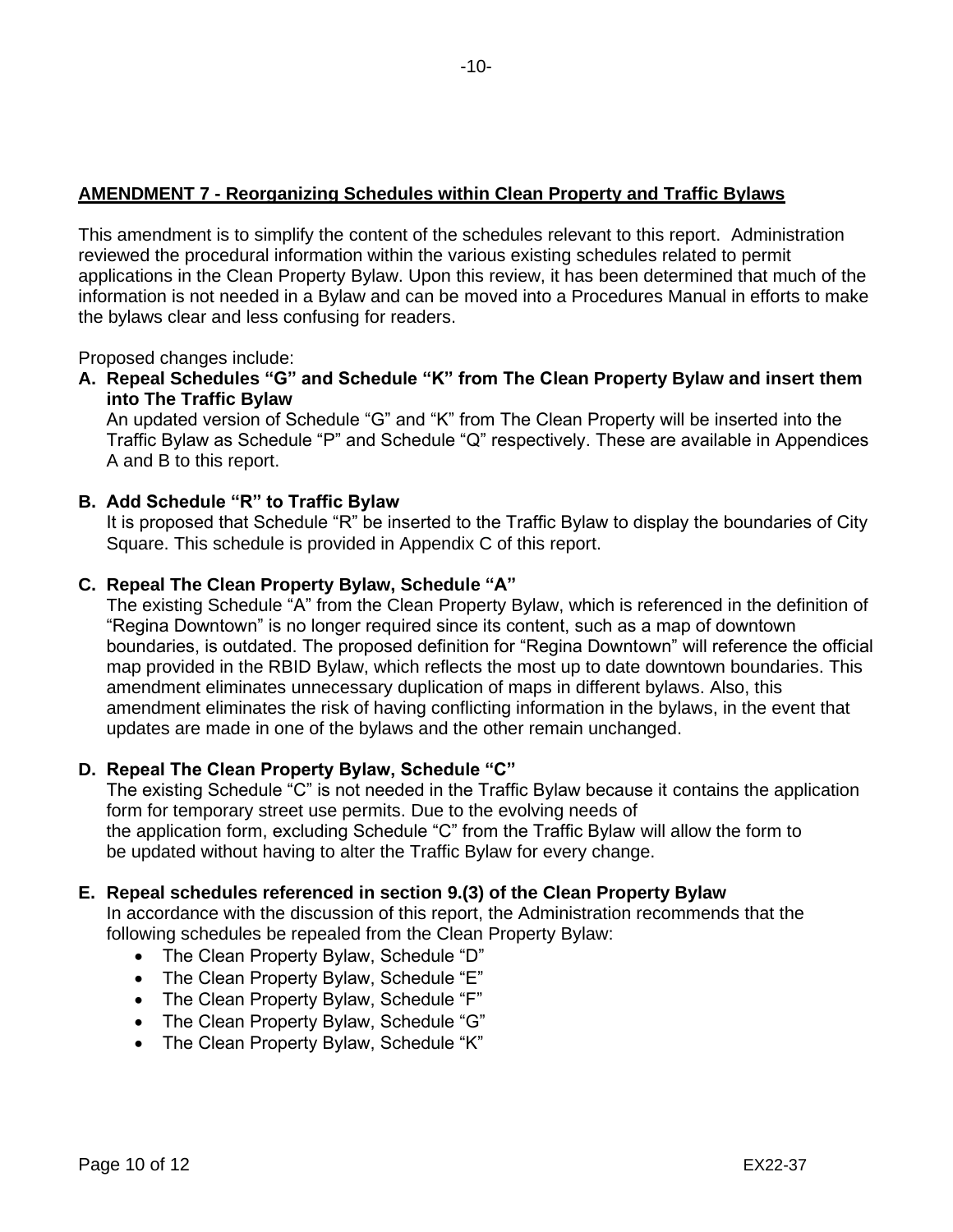**F. Move applicable fees from Schedule "J" of the Clean Property Bylaw to Schedule "K" of The Traffic Bylaw.**

Any offences associated with section 9 of the Clean Property Bylaw will be repealed from schedule "J" of that Bylaw and inserted into Schedule "K" of the Traffic Bylaw.

### **G. Repeal 9(1) and 9(4) from Schedule "J" of the Clean Property Bylaw and insert into Traffic Bylaw Schedule "K":**

Repeal from Schedule "J" of the Clean Property Bylaw:

| <b>SECTION</b> |    | AMOUNT(\$)   OFFENCE DESCRIPTION               |
|----------------|----|------------------------------------------------|
| 9(1)           | 50 | Leave temporary structure on public property   |
| 9(4)           | 50 | Fail to comply with street vending regulations |

#### Add to Schedule "K" of the Traffic Bylaw:

| Section | Amount   | <b>Description</b>                                                                                                                                                                                                                                                                                                                                           |
|---------|----------|--------------------------------------------------------------------------------------------------------------------------------------------------------------------------------------------------------------------------------------------------------------------------------------------------------------------------------------------------------------|
| 65(1)   | \$180.00 | Failing to obtain a temporary street use permit.                                                                                                                                                                                                                                                                                                             |
| 65(5.1) | \$50.00  | Failing to comply with vending regulations.                                                                                                                                                                                                                                                                                                                  |
| 92(1)   | \$50.00  | No person shall place, leave or operate any temporary<br>structure, furniture, newspaper vending unit, mobile vending<br>unit or sidewalk vending unit, create an obstruction,<br>encumbrance or encroachment on any part of a public highway,<br>sidewalk, boulevard, pedestrian mall, Pat Fiacco Plaza,<br>Frederick W. Hill Mall, or public right-of-way. |

### **H. The Traffic Bylaw, Schedule "J"**

The information on fees, payments and refunds associated with permits required to operate mobile vending units will be repealed from the Clean Property Bylaw Schedule "K" – Mobile Vending Regulations and inserted into the Traffic Bylaw Schedule "J" – Fees and Charges. This amendment ensures that all the fees associated with permits issued under the Traffic Bylaw are found in Schedule "J" and is in accordance with the amendments in this report.

The following lines for Mobile Food Vending will be repealed from Schedule "J" of the Traffic Bylaw:

| 65 | Temporary Street Use Permit (miscellaneous) |                   |  |
|----|---------------------------------------------|-------------------|--|
|    | Mobile Food Vending - Push Type             | \$400/year/unit   |  |
|    | Food Cart                                   |                   |  |
|    | Mobile Food Vending – with Meter Bag        | \$1,680/year/unit |  |
|    | Mobile Food Vending - without Meter         | \$1,300/year/unit |  |
|    | Bag                                         |                   |  |

The following will replace the repealed sections in Schedule "J" after the line for "Horse Drawn Carriage":